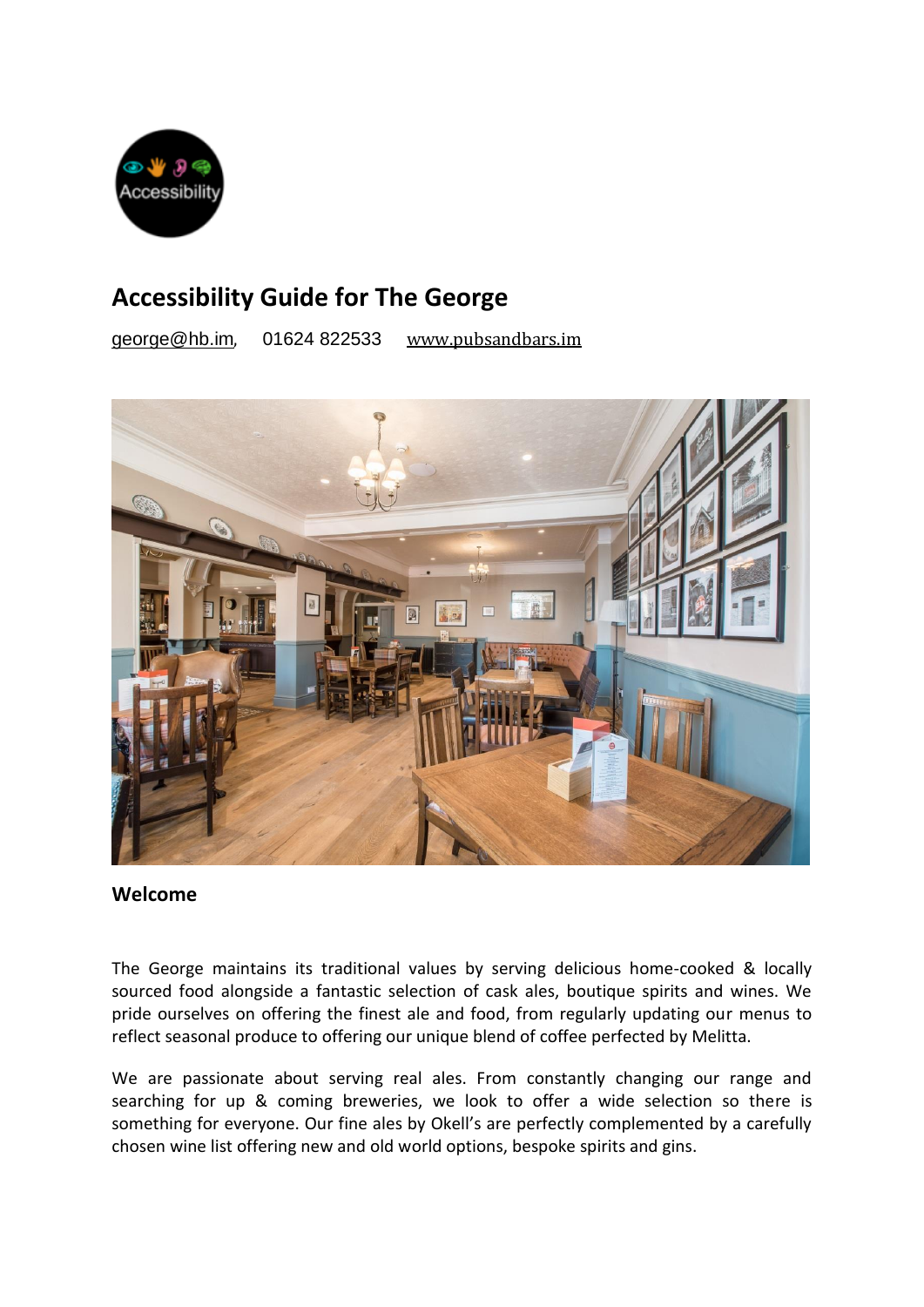Whether you enjoy your drink in the bar area or choose to breathe in the Manx sea air in the outside seating area, there will always be something new to try.

#### **Our Rooms**

We do not have any accessible bedrooms as all of our 11 bedrooms are located on the first and second floors of the property accessed by 13 steps to a landing and a further five steps to the first floor.

### **At a Glance**

### **Level Access**

- There is level access from the main entrance to:
	- Dining tables both in the main bar and in the function room
	- Accessible Toilet

## $\mathscr{I}$  Hearing

We have a hearing loop in the reception area of the main bar

### **Visual**

- The menu is available in large print
- We have guest information in large print
- Guide dogs are welcome

# **General**

There is a public toilet for disabled visitors

### **Getting here**

The George is located in Castletown Square, directly opposite Castle Rushen at:

#### **The Parade, Castletown, Isle of Man,IM91LG**

### **Travel by public transport**

- by bus; there is a bus stop opposite
- by taxi with Telecabs who have accessible vehicles
- a wheelchair accessible vehicle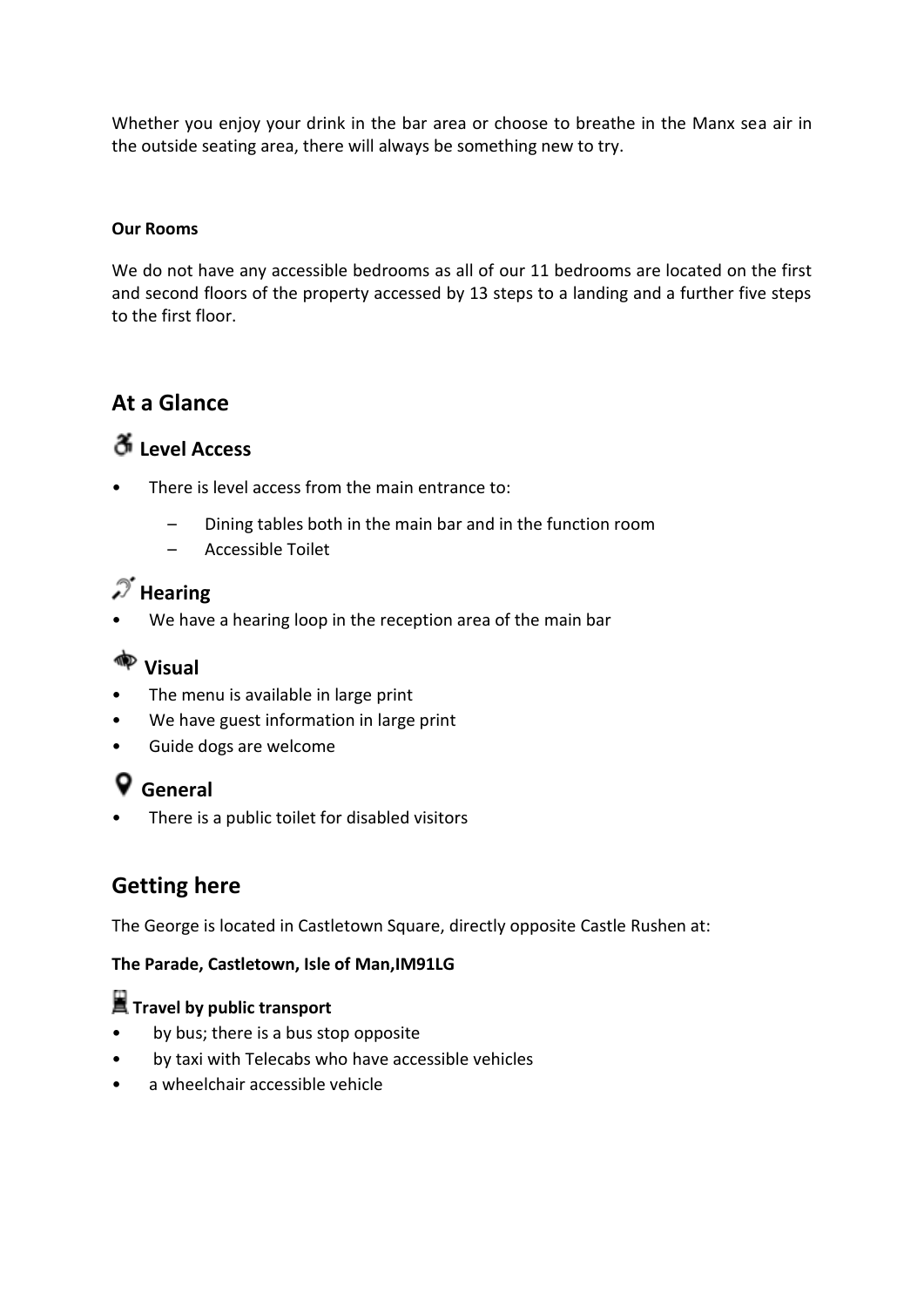# **Parking**

- There are accessible parking spaces less than 50 metres from the main entrance
- Parking is free however a parking disc is required (available from tourist information centres)
- From the car park at the rear, there is level access to the outside seating area however there are no designated accessibility parking spaces in the car park

### **Arrival**

# **Path to main entrance**

- From the street to the main entrance, there is level access
- There is a permanent ramp
- The path surrounding the venue is wide



**Main entrance** 

The main entrance has level access